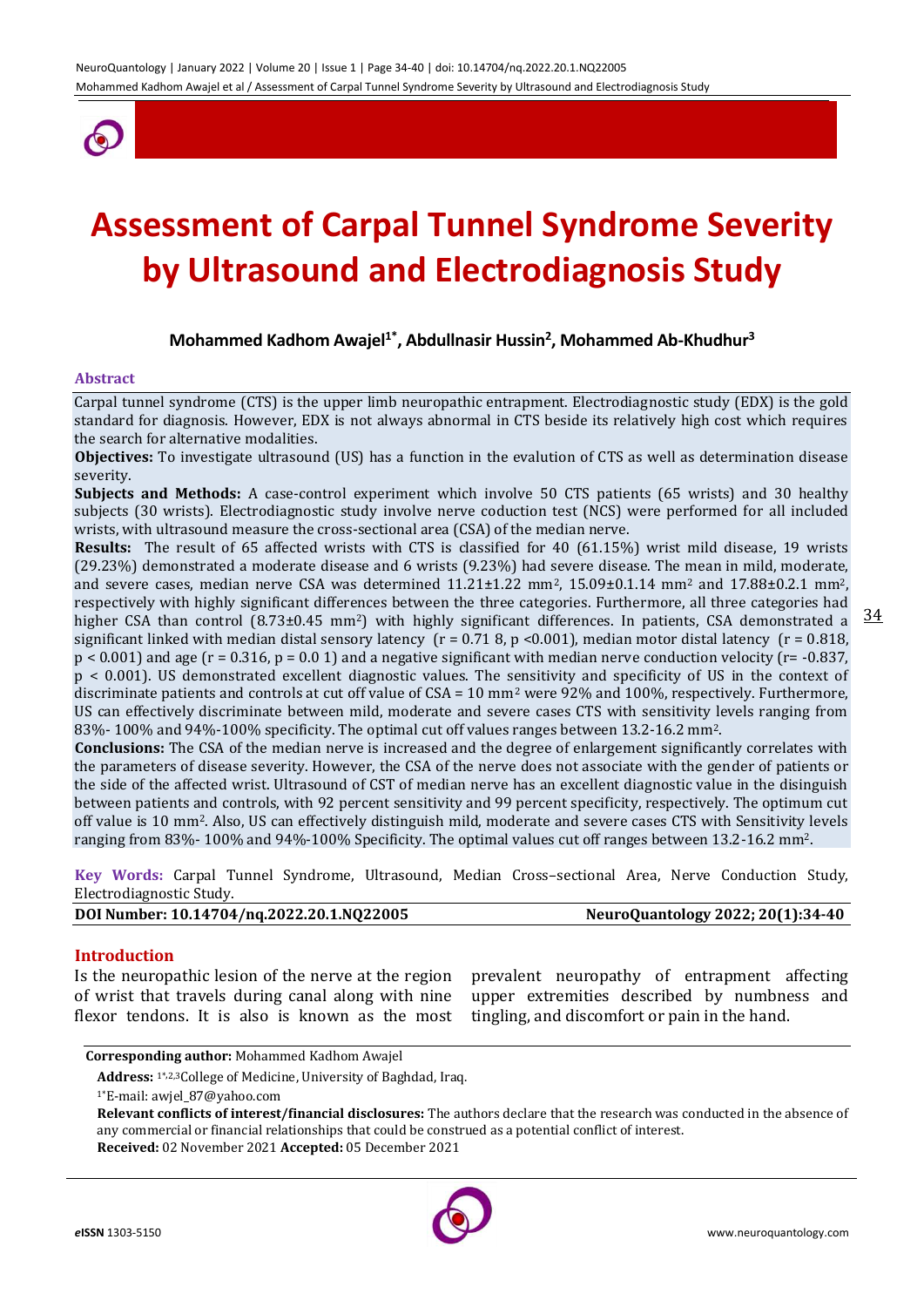It is consider and is remembered as one of the most significant causes of morbidity in the workplace (Coraci*.*, 2014). Trauma, pressure increase in the canal, ischemia lesion to median nerve in the carpal tunnel are all factors lead to CTS, the normal pressure ranged from 2 and 10 mm Hg. Carpal tunnel pressure changes during wrist extension and flexion leading to an increase 8 to 10 folds. Therefore, recurrent hand movement is the main risk factor of carpal tunnel syndrome (Ibrahim et al, 2012). It can be detected by taking a medical history and performing physical examinations depend on American Academy of Neurology practice.

- 1. Discomfort, pain, paresthesia, espicialy at night.
- 2. Sensory fiber involvement.
- 3. Motor involvement, weakness of the thumb abduction and hypotrophy of abductor pollicis brevis.
- 4. Positive Phalen's maneuver and/or Tinel's sign (Chen 2011).

Electrodiagnosis is the most useful tool for diagnosing CTS and determining its severity, however it is considered intrusive, another diagnostic noninvasive, feasible, simple like high resolution ultrasonography. (Kang 2012) The etiology of carpal tunnel is demyelination and accompanied by axonal loss due to severity In a nerve electrodiagnosis, a demyelination lesion in the median nerve reflected in a slowing of the sensory median nerve's distal latency, If very tiny discrepancies between the median and ulnar latencies (usually 0.4–0.5 ms) are discovered in these sensitive median-versus-ulnar comparison investigations, they are regarded abnormal. (Preston, D., C. & Shapiro, B., E. 2021).

Over the last few years, neuromuscular ultrasonography has become more widely employed in conjunction with EDX in the evaluation of patients with neuromuscular illnesses. (Preston, D., C. & Shapiro, B., E. (2021). used of ultrasound growing for many factors simple, accurate, rapid, non-invasive method low cost, fesible, (coraci 2014). The prevalent criterion in CTS is increase diameter of nerve (cross–sectional area >10 mm2 which has a high sensitivity as 97.9%. (Cara McDonagh, 2015).

When examining nerve, there are a number of factors to consider. The cross-sectional area (CSA) above 10mm is significant, and it is the most important and well-validated parameter. The ultrasound image of median compression at the

wrist is an enlarged and hypoechoic nerve next to the entrapment site with loss of the usual fascicular architecture, which is evaluated using a tracing method immediately inside the hyperechoic epineurium. (Descatha, A., L. Huard 2012).

# **Materials and Methods**

A case - control experiment which conducted in Al-Shaheed Ghazi Al-Hariri teaching hospital, Iraq, Baghdad in from 2021/1/20 to 2021/7/23 Which included a total of 50 patients with carpal tunnel syndrome and 30 normal subjects As control, they referred from neurosurgery department, orthopaedic department, electrodiagnosis study cover NCS (nerve conduction test) perform for all hands and ultrasound measure median crosssectional area, Data were collected via direct interface with the patients and examination using a data collecting sheet including; age, gender, date of examination, RT or LT hand affected or Both.

# *Exclusion Criteria Were*

Patient with diabetic mellitus, Patient with wrist trauma, Patient with cervical radiculopathy, Patient connective tissue diseases, Patient with rheumatoid arthritis, Thyroid disease Natus electroneuromyography was used, which involved assessing bilateral motor with sensory fibers of the ulnar and median nerves and recording abnormal parameters in the median nerve. The results classified into mild (sensory fibers affected), moderate (sensory and motor fibers affected) and sever (sever motor fiber affected) according to the neurophysiological reference values' local severity scale (J.D. Bland, 2000). During examination during the test procedures, the room temperature was kept between (25C°-28C°) and the skin temperature was kept between (36C°-37C°) with a mean of 36.7C° using a skin thermometer.

The following parameters were studied in sensory nerve: Amplitude, conduction velocity, distal latency. When stimulating sensory fiber the current of Supramaximal stimulation was used to elicit the maximum potential of the sensory nerve. The following parameters were studied in motor nerve: Amplitude, velocity, latency, duration the motor nerve is stimulated at two sites along its path (proximal and distal), and the muscle supplied by the same nerve is recorded. The stimulus intensity must be high enough to activate all motor nerve fibers (Preston and Shapiro, 2013). The HD11XE Philips 2009 was used for the US evaluation, and



35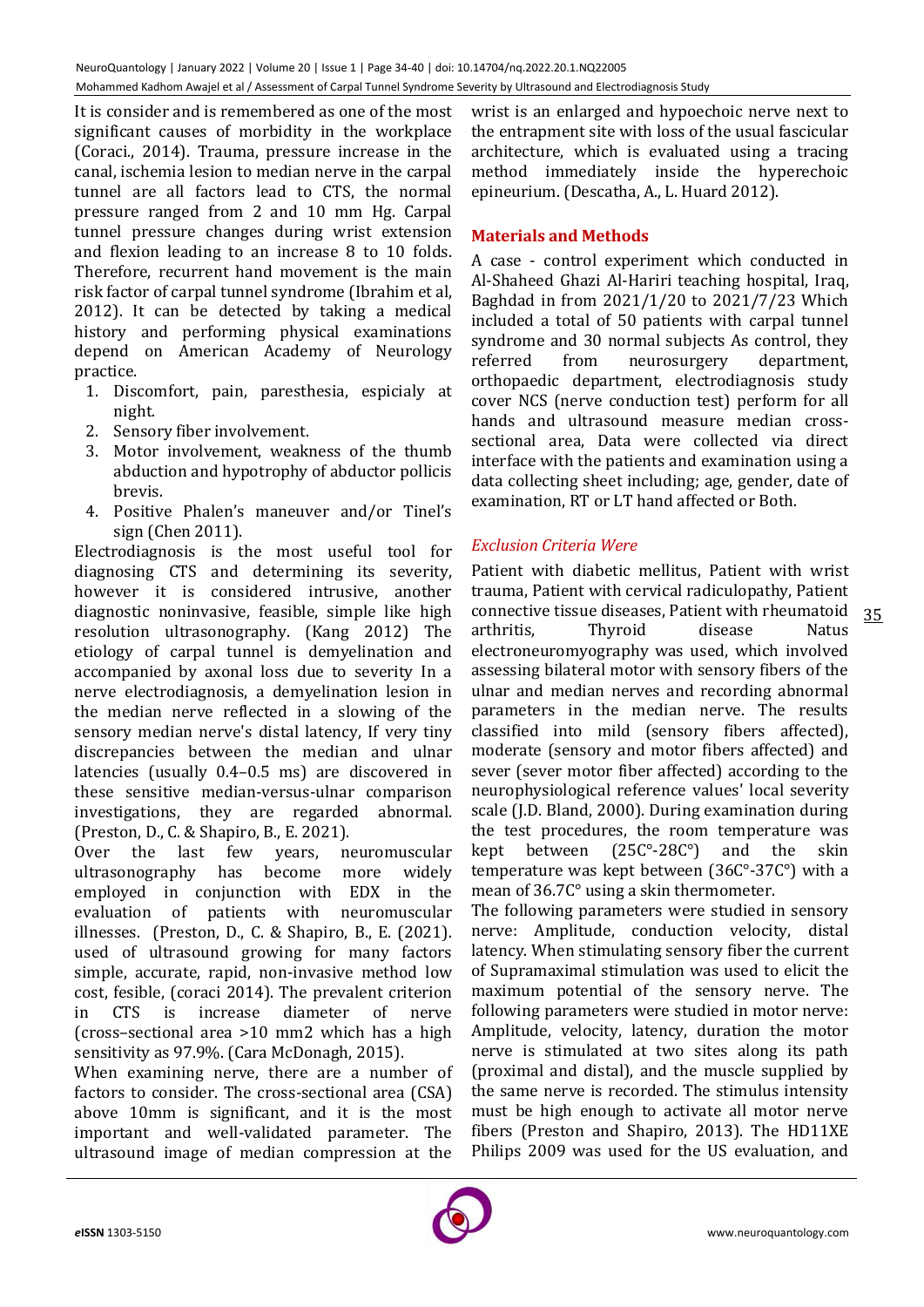the US model was equipped with linear probe of (7.5 MHz frequency) at the same time with nerve conduction study, the setting position is apply to examine the patient, with his hand open and flat on the coach, examination done with transverse direction. We used the upper normal CS area limit for the median nerve  $\left($  <10 mm<sup>2</sup> $\right)$  (Preston, D., C. & Shapiro, B., E. (2021) (Cara McDonagh, M ichael Alexander, David Kane, 2015).

Statistic analyse conducted by S P S S software (S P S S, Chicago). Data were offered as mean and root mean square deviation, and analysed with unpaired Student t - test. Relative operating characteristic curve (ROC) estimated value diagnostic of cross sectional area (CSA) of the median nerve in the context of discrimination between patients and controls. Pearson's r to explore possible correlation CSA with other variable in patients and controls. P value < 0. 0 5 significant difference.

# **Result**

Demographic data of population study, mean patients age 46.1±11.27 years significantly different from that of controls group (35.35±8.49 years), no significant distinction in gender distribution between the two groups. Likewise, patient group and control group had comparable weight, height and BMI with no significant differences There were 65 affected wrists in patients, of which 38 (58.46%) were right wrist and 27(41.54%) were left wrists. On the other wrist, there were 13 right wrists (56.52%) and 10 left wrists (43.4 8 %) in control group with no significant distinction (Table 1).

| variables                   | Patients (N= 50) | Controls (N=30) | P value |
|-----------------------------|------------------|-----------------|---------|
| Age, years                  |                  |                 |         |
| Mean±SD                     | 46.1±11.27       | 35.35±8.49      | < 0.001 |
| Range                       | 21-64            | 20-52           |         |
| Gender                      |                  |                 |         |
| Male                        | 20(40%)          | 12(52.17%)      | 0.330   |
| Female                      | 30(60%)          | 11(47.83%)      |         |
| Height, cm                  |                  |                 |         |
| Mean±SD                     | 75.82±10.17      | 75.39±8.13      | 0.860   |
| Range                       | 57-110           | 59-90           |         |
| Weight, kg                  |                  |                 |         |
| Mean±SD                     | 164.97±9.23      | 167.35±7.44     | 0.281   |
| Range                       | 150-179          | 157-180         |         |
| BMI, $\text{kg}/\text{m}^2$ |                  |                 |         |
| Mean±SD                     | 27.85±2.88       | 26.89±2.05      | 0.156   |
| Range                       | 20.76-38.06      | 23.89-23.25     |         |
| Side                        |                  |                 |         |
| Right                       | 38(58.46%)       | 13(56.52%)      | 0.871   |
| Left                        | 27(41.54%)       | 10(43.48%)      |         |
|                             |                  |                 |         |

# **Electrophysiological Parameters and Ultrasonography**

The mean time for median sensory latency, median motor latency and conduction velocity in CTS patients was  $4.18\pm0.63$  ms,  $4.0\pm1.41$  ms and 49.62±9.79 m/s, respectively compared with 2.8±0.3 ms, 2.92±0.34 ms and 61.32±4.75 m/s, respectively in controls with highly significant differences. However, there was no significant differentiation between them patients group and controls group in ulnar nerve sensory distal latency  $(2.61\pm0.29$  ms versus  $2.57\pm3.66$  ms). According to the result of ultrasound, mean median CSA in CTS patients 13.11±2.57 mm<sup>2</sup> (range= 8.5-19.9 mm2) which was much higher than that of controls (mean  $= 8.73 \pm 0.45$  mm<sup>2</sup>, range= 7.5-9.0 mm<sup>2</sup>) as shown in table 2.

|  | <b>Table 2.</b> Electrophysiological parameters and sonography |
|--|----------------------------------------------------------------|

| Variables                       | CTS (65          | Controls        | P-      |           |
|---------------------------------|------------------|-----------------|---------|-----------|
|                                 | wrists)          | (30 wrists)     | value   |           |
| Median N. sensory               |                  |                 |         |           |
| distal latency, ms              |                  |                 | < 0.00  |           |
| $Mean \pm SD$                   | $4.18 \pm 0.63$  | $2.8 \pm 0.3$   |         |           |
| Range                           | $3.5 - 6.0$      | $2.3 - 3.3$     |         |           |
| Median N. motor distal          |                  |                 |         |           |
| latency, ms                     |                  |                 | 0.001   | <u>36</u> |
| Mean±SD                         | $4.0 \pm 1.41$   | $2.92 \pm 0.34$ |         |           |
| Range                           | $2.0 - 8.09$     | $2.2 - 3.5$     |         |           |
| Median N. conduction            |                  |                 |         |           |
| velocity, m/s                   |                  |                 | < 0.001 |           |
| Mean±SD                         | $49.62 \pm 9.79$ | 61.32±4.75      |         |           |
| Range                           | 25.0-60.0        | 52.0-68.0       |         |           |
| Ulna N. sensory distal          |                  |                 |         |           |
| latency, ms                     |                  |                 | 0.644   |           |
| Mean±SD                         | $2.61 \pm 0.29$  | $2.57 \pm 3.66$ |         |           |
| Range                           | 2.06-3.34        | $2.1 - 3.32$    |         |           |
| Median N. cross                 |                  |                 |         |           |
| sectional area, mm <sup>2</sup> |                  |                 | < 0.001 |           |
| Mean±SD                         | $13.11 \pm 2.57$ | $8.73 \pm 0.45$ |         |           |
| Range                           | 8.5-19.9         | $7.5 - 9.0$     |         |           |

# *Disease Severity*

The result of 65 affected wrists with CTS is classified for, 40 (61.15%) had mild disease, 19 wrists (29.23%) demonstrated a moderate disease and 6 wrist (9.23%) had severe disease (Figure 1).

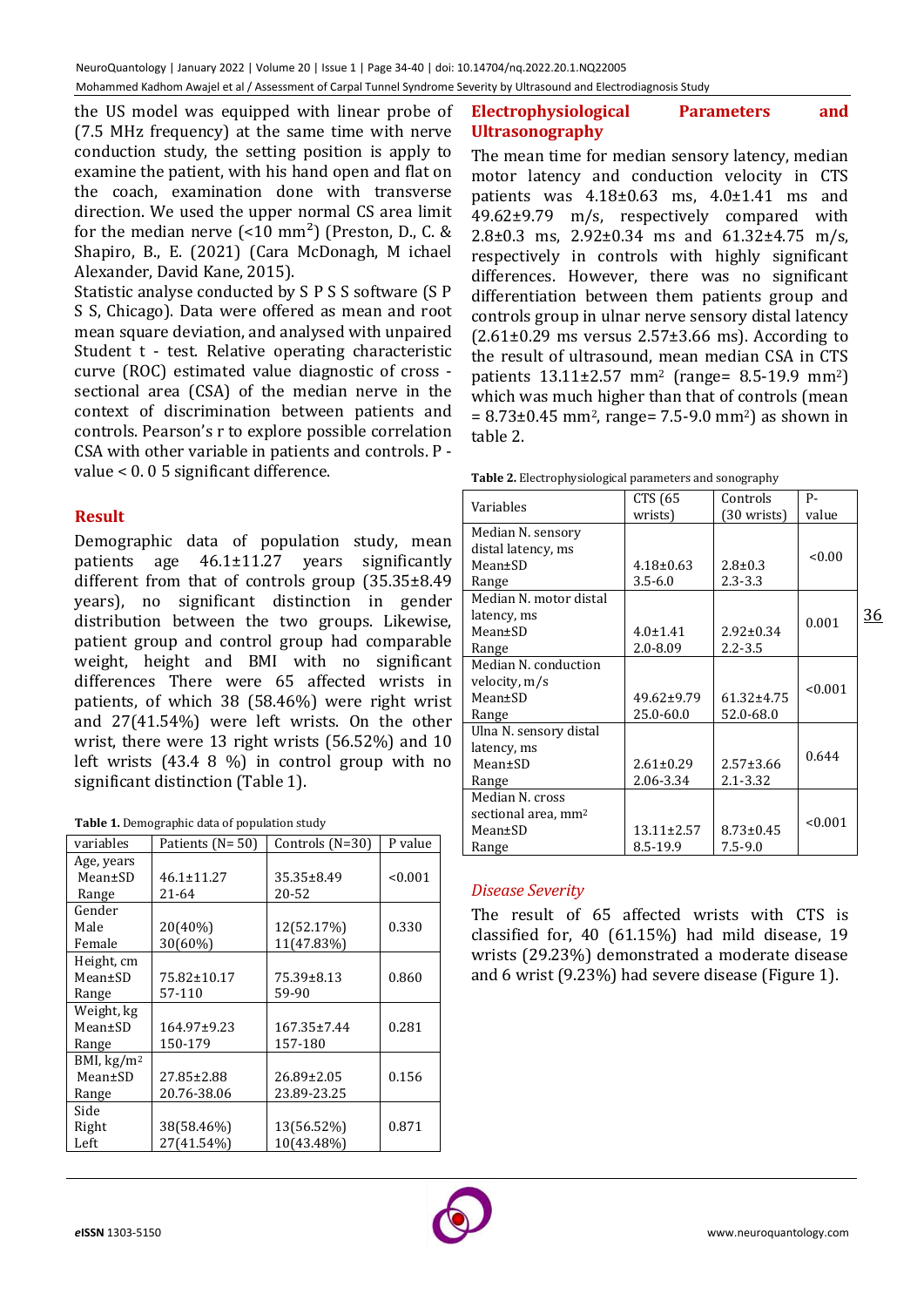

**Figure 1.** CTS disease severity

Association of MN CSA (median nerve cross-sectional area) with Disease Severity: The mean CSA of median nerve in mild, moderate, severe cases was 11.21±1.22 mm<sup>2</sup>, 15.09±0.1.14 mm<sup>2</sup> and 17.88±0.2.1 mm<sup>2</sup>, respectively with highly significant differences between the three categories. Furthermore, all three categories had higher CSA than control  $(8.73\pm0.45 \text{ mm}^2)$  with highly significant differences (Figure 2).



**Figure 2.** Association of CSA of median Nerve with Disease Severity \*\*Highly significant difference. Analysis of test variance was to analyse data

# *Diagnostic Performance of Ultrasound*

Value diagnostic investigated by a Relative Operating Characteristic (ROC) curve median CSA (calculated through US) in detection and differentiation of CTS. Generally, US demonstrated excellent diagnostic values. In the context distinguish between CTS patients groub and control group, area under the curve (AUC) was 0.950 and 95% CI = 0.903 - 0.996, p < 0.001. Sensitivity,

Specificity of US at value cut off of  $CSA = 10$  mm<sup>2</sup> were 92% and 100 %, respectively (Figure 3).



**Figure 3.** Relative operating characteristic curve for Ultrasound context of discriminate between CTS patients and controls

In the context of discriminate between mild and moderate CTS, the AUC was  $0.9$  74, 95 % CI = 0. 925-1.00,  $\Theta$ < 0.00 1. Sensitivity, Specificity of the Ultrasound at value cut-off of  $CSA = 13.1$  mm<sup>2</sup> were 95% and 97.5%, respectively (Figure 4).



**Figure 4.** Relative operating characteristic curve for US in context of discrimination between mild and moderate CTS

In the context of discrimination mild and severe CTS, AUC was 1 .0 0, 95 % CI = 1 .0 0 - 1 .0 0,  $\Theta$  < 0.001. Sensitivity and Specificity of US at cut off value of  $CSA = 14.0$  mm<sup>2</sup> 100% for both (Figure 5).

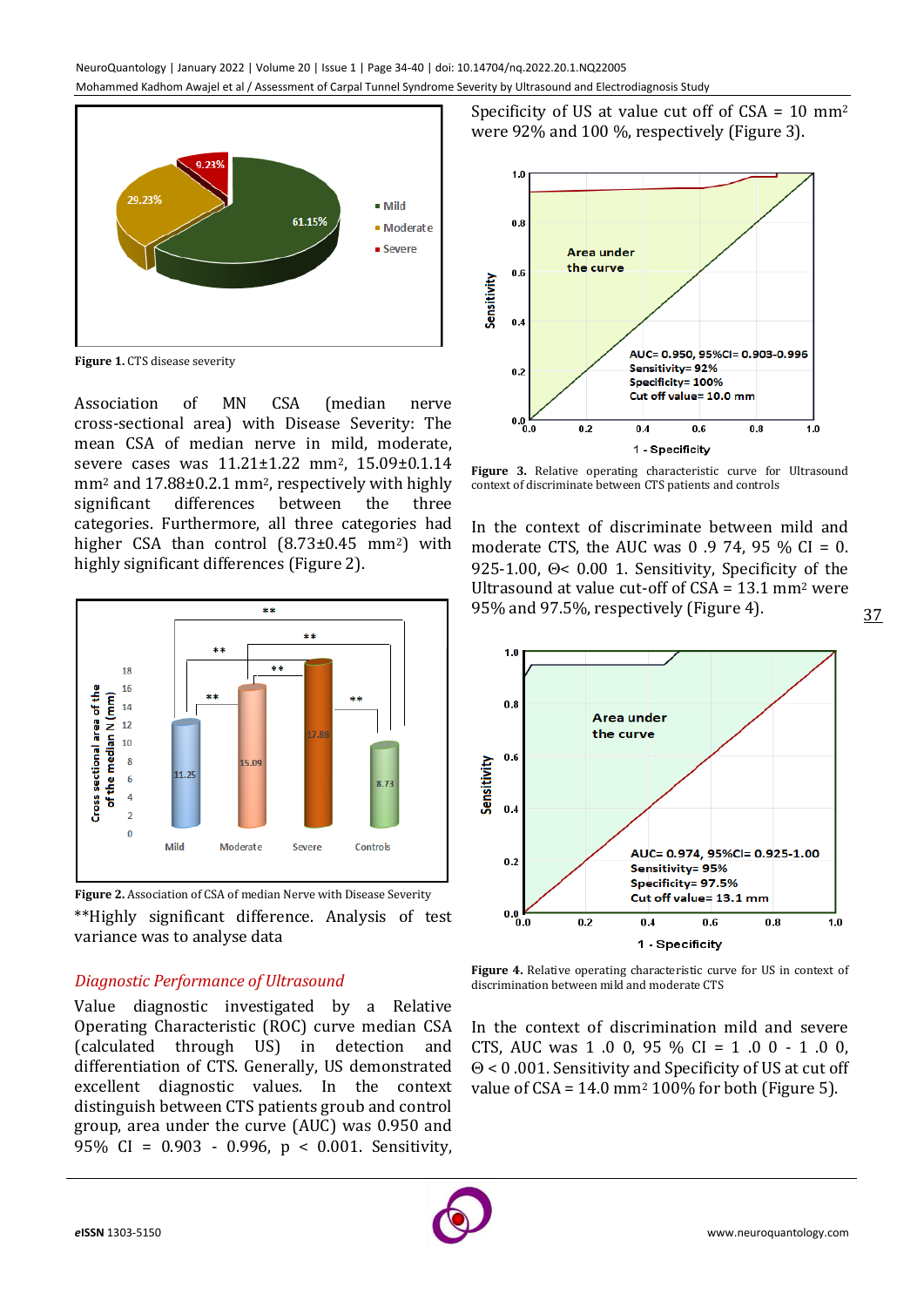

**Figure 5.** Relative operating characteristic curve for US in context of discriminate between mild and severe CTS

In the context of discriminate between moderate and severe CTS, AUC 0. 8 68, 95 % CI = 0. 645-1.00, p = 0.008. Sensitivity, Specificity of US at cut off value of CSA = 16.2 mm<sup>2</sup> 83% and 94%, respectively (Figure 6).



**Figure 6.** Relative operating characteristic curve for US in context of discriminate between moderate and severe CTS

# **Discussion**

In the present study, patients were older than controls with a significant difference. This result corroborates with many previous studies. In A Turkish study including 547 patients with CTS, wrists were categorized into four groups normal, mild, moderate, sever.

After adjusting for BMI, the CTS development risk raised by a factor of 1.86 for ages thirty–sixty years and by 4.17 for ages sixty when the age group eighteen–thirty-five years was used as the control group. Almost similar result regarding the risk of older age in development of CTS were reported by two other studies (Kouyoumdjian, 2002; Kouyoumdjian, 1999). The precise reasons beyond this association are not precisely known. However, it was assumed axon loss, development of nerve conduction, vessels abnormalities increase with age (Kommalage, 2011). In the present study, motor and sensory latency of the median nerve increased significantly in CTS, while the conduction velocity of this nerve significantly decreased compared with the controls. These electrophysiological changes are the basic for gold standard diagnosis of CTS. The median nerve is always affected with different degree of damage. Several mechanisms have been proposed that results in median nerve injury with an eventual increase sensory and motor latency and decrease conduction velocity (Arrori and Spence, 2008). An interesting finding in this study was median cross-sectional area was significantly different on CTS patients than controls, and the CSA of median was significantly linked with severity disease. Such results were frequently reported by a plethora of previous studies (Mohammadi 2012; Ajeena, 2013; El-Shintenawy 2019). (Tsai 2013) and (Chan 2011) identified a strong link between median nerve conduction anomalies detected by electro diagnostic testing and CSA measured by ultrasound. In the same context, there was correlating between CSA medain at the tunnel inlet, median motor distal latency (DML). As prolonged median DML is a marker of focal nerve demyelination across the carpal tunnel, this provides a biological basis for the US finding in CTS (Chan 2011). The most important finding in the present study were that the US had excellent diagnostic values either discrimination between control and patients with CTS in the context of CTS or in the context of discrimination between different severities of the CTS. In accordance with these results are many studies worldwide. In many of these studies the CSA of the median nerve yielded sensitivities range from sixty-seven to ninety four percent, and from fifty-seven to ninety seven percent to specificities, with value cut off 8 .5 to 9.5 percent 15mm2 (Wang 2008; Mondelli 2008; Padua 2008; Polykandriotis, 2007; Hobson-Webb, 2008). Also, in agreement with the present result is the result by (Karadag 2010) who claimed that

38

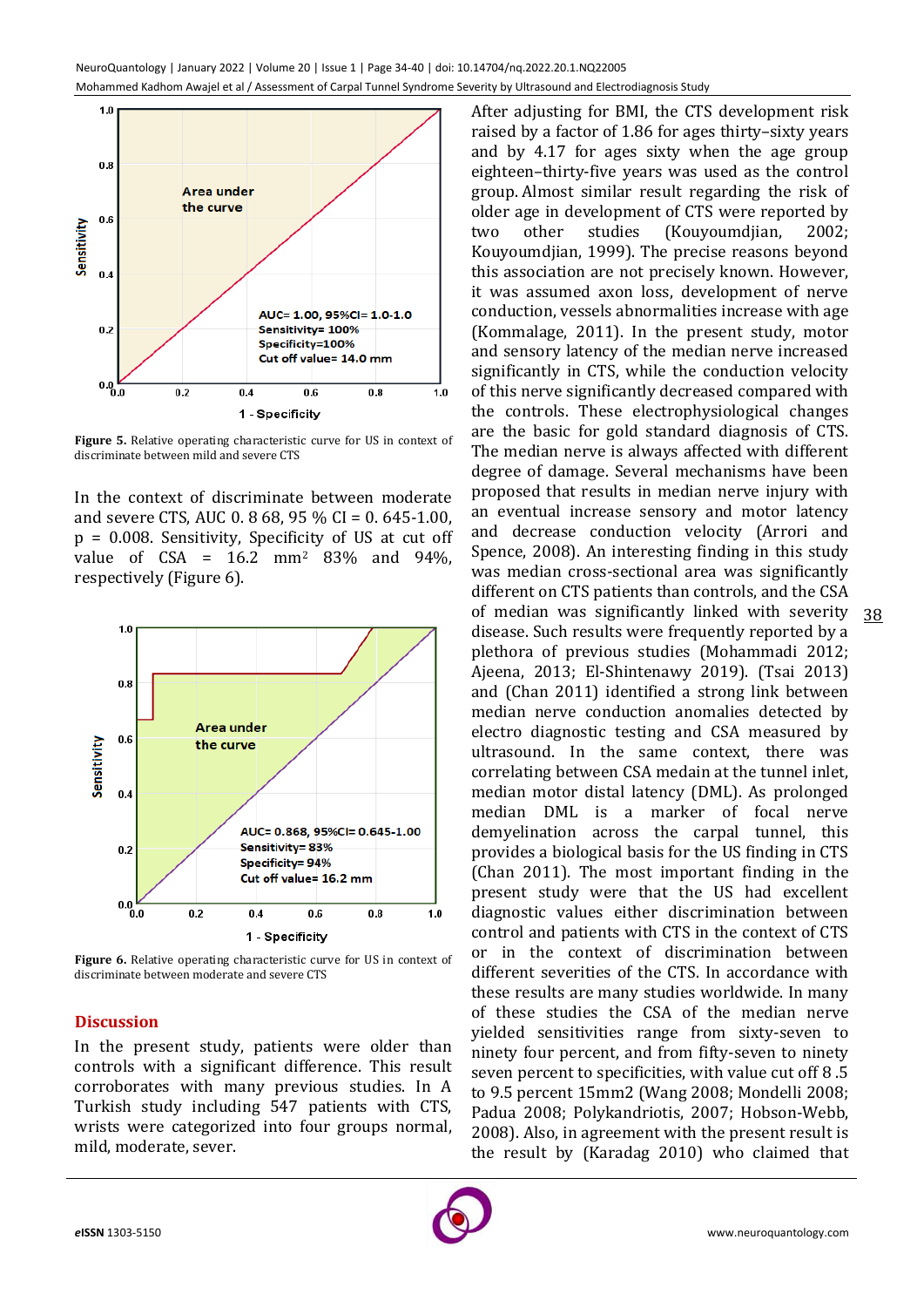ultrasound was helpful in determining the severity of CTS They came to the conclusion that ultrasound measurements of CSA could provide information regarding the severity of median involvement, it established value cutoff in the US to differentiate between different levels of CTS severity as follows: >thirteen mm<sup>2</sup> for mild, thirteen to fifteen mm<sup>2</sup> for moderate, and < fifteen mm2 for severe symptoms. In a Turkish study, (Kaymak 2008) conducted a cross-sectional study to clarification whether US or electrophysiologic testing is a preferable foreteller of grading severity and to estimated value diagnostic US in CTS patients. The median CSA at the tunnel entrance and proximal tunnel were 12. 5 ± 2.6 and 10.6 ±2.6, respectively in patients versus 15.6 ±4.2 and 11.5 ±3.2, respectively in control group, with highly significant differences. The optimum value cut off for median CSA was 11.2mm<sup>2</sup> at the entrance tunnel and 11.9mm<sup>2</sup> at the proximal carpal tunnel. Sensitivity and specificity at the proximal tunnel (eighty-eight%, sixty-six%, respectively) were higher than those at the carpal tunnel entrance (sixty-eight% and sixty-two%, respectively).

The differences cut off value is mainly related to the severity of disease. However, these values are variable and not universally applicable as there are differences in study population, demographic differences and the "gold standard" used in the diagnosis of CTS.

NCS is not always abnormal in CTS (Chan 2011), and in two studies, US revealed abnormal findings in CTS patients who had normal NCS (Altinok 2004; Koyuncuoglu 2005). On the other hand, US appear to be relatively quite specific for CTS (Pastare 2009). Furthermore, US may be useful in severe CTS, where NCS may be unrecordable (Chan 2011). Lower cost, non-invasive - test and shorter time for test are additional advantages of sonography over Electrodiagnostic for appraisal of CTS (Mohammadi 2013).

# **Conclusions**

- 1. The majority of CTS patients in the study had a mild to moderate disease.
- 2. The CSA median is largest in patients with CTS and degree of enlargement significantly correlates with the parameters of disease severity. However, the CSA of the nerve not associated with the gender of patients or the side of the affected wrist.
- 3. Ultrasound of CST of median nerve has an excellent diagnostic value in the

discrimination between patients and controls, with Sensitivity, Specificity of 92%, 99%. The optimum value cut off is ten mm2.

4. Also, US can effectively discriminate between mild, moderate and severe cases of CTS with sensitivity ranges 83%- 100% and 94%-100% specificity. The optimal cut off values ranges between 13.2-16.2 mm2.

# **Refrecnses**

- Altinok T, Baysal O, Karakas HM. Ultrasonographic assessment of mild and moderate idiopathic carpal tunnel syndrome. *Clinical radiology* 2004; 59(10): 916-925.
- Aroori S, Spence RA. Carpal tunnel syndrome. *Ulster Medical Journal* 2008; 77(1): 6-17.
- Bland JD. A neurophysiological grading scale for carpal tunnel syndrome. *Muscle & Nerve: Official Journal of the American Association of Electrodiagnostic Medicine* 2000; 23(8): 1280-1283.
- McDonagh C, Alexander M, Kane D. The role of ultrasound in the diagnosis and management of carpal tunnel syndrome: a new paradigm. *Rheumatology* 2015; 54(1): 9-19.
- Chan KY, George J, Goh KJ, Ahmad TS. Ultrasonography in the evaluation of carpal tunnel syndrome: diagnostic criteria and comparison with nerve conduction studies. *Neurology Asia* 2011; 16(1): 57–64.
- Chen SF. Ultrasonographic median nerve cross-section areas measured by 8-point "inching test" for idiopathic carpal tunnel syndrome: A correlation of nerve conduction study severity and duration of clinical symptoms. *BMC Medical Imaging* 2011; 11: 1–9. http://doi.org/10.1186/1471-2342-11-22
- Coraci D, Santilli V, De Franco P, Padua L. Comment to "ultrasonic assessment of females with carpal tunnel syndrome proved by nerve conduction study. *Neural plasticity* 2014. http://doi.org/10.1155/2014/893963
- El Miedany YM, Aty SA, Ashour S. Ultrasonography versus nerve conduction study in patients with carpal tunnel syndrome: substantive or complementary tests. *Rheumatology* 2004; 43(7): 887–889.
- El-Shintenawy AA. Diagnostic potential of high resolution ultrasound and nerve conduction study in patients with idiopathic carpal tunnel syndrome. *Egyptian Rheumatologist* 2019; 41(1): 71–75. http://doi.org/10.1016/j.ejr.2018.04.001
- Hobson-Webb LD, Massey JM, Juel VC, Sanders DB. The ultrasonographic wrist-to-forearm median nerve area ratio in carpal tunnel syndrome. *Clinical neurophysiology* 2008; 119(6): 1353-1357.
- Ibrahim I, Khan WS, Goddard N, Smitham P. Suppl 1: carpal tunnel syndrome: a review of the recent literature. *The open orthopaedics journal* 2012; 6: 69-70.
- Kang S. Ultrasonography of median nerve and electrophysiologic severity in carpal tunnel syndrome. *Annals of Rehabilitation Medicine* 2012; 36(1): 72–79. http://doi.org/10.5535/arm.2012.36.1.72
- Karadag YS, Karadag O, Cicekli E. Severity of carpal tunnel syndrome assessed with high frequency ultrasonography. *Rheumatology international* 2010; 30: 761-765.